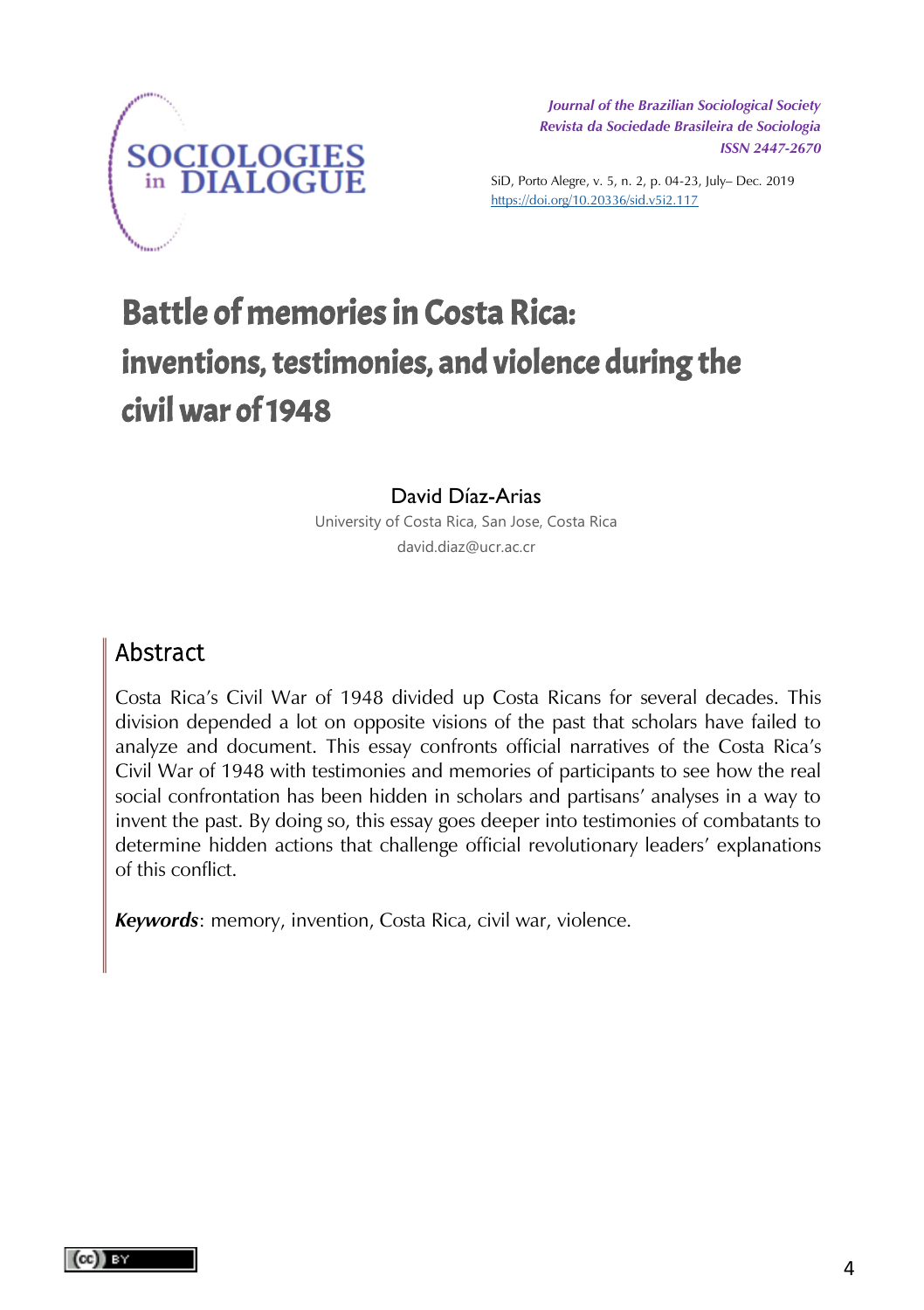

# *Introduction*

C Pice and osta Rica is well known as a peaceful country. This fame hides a past of tension and some social breakdowns in Costa Rican history, however – the Civil War of 1948 is one of those moments. Costa Rica experienced great social tension from 1940 to 1948. President Rafael Ángel Calderón Guardia, who won the 1940 presidential election with almost 85 percent of the votes, organized the first and clearest instance of a populist movement in the history of this country, which mobilized thousands of people. Calderón Guardia's administration produced a Social Reform which comprised progressive legislation that created a wide social system of health insurance, the University of Costa Rica, a chapter on social guarantees in the Constitution and a Labor Code. During his presidential period, Calderón Guardia tried to transform himself into a populist leader who could combine politics, social reforms, and unionism without losing power. In this effort, Calderón Guardia received the support of the Catholic Church and the Communist Party of Costa Rica (PCCR, founded in 1931). The union organization and the systematic communists' support allowed Calderón to gain some control of the social forces. But social and political confrontation led the country to a civil war in 1948 (Díaz-Arias, 2015).

Researchers have studied the period from 1940 to 1948 to determine how that society experienced a strong political division that produced a civil war. It is possible to identify five tendencies of historical analysis among those studies. First, one group has understood that period from a class struggle perspective, arguing that the Civil War was a clash between a dominant class composed of national capitalists opposed to any kind of social reform, and a government supported by communists and workers defending political changes to benefit the poor (Aguilar, 1978; Salazar, 1981; Rojas, 1989).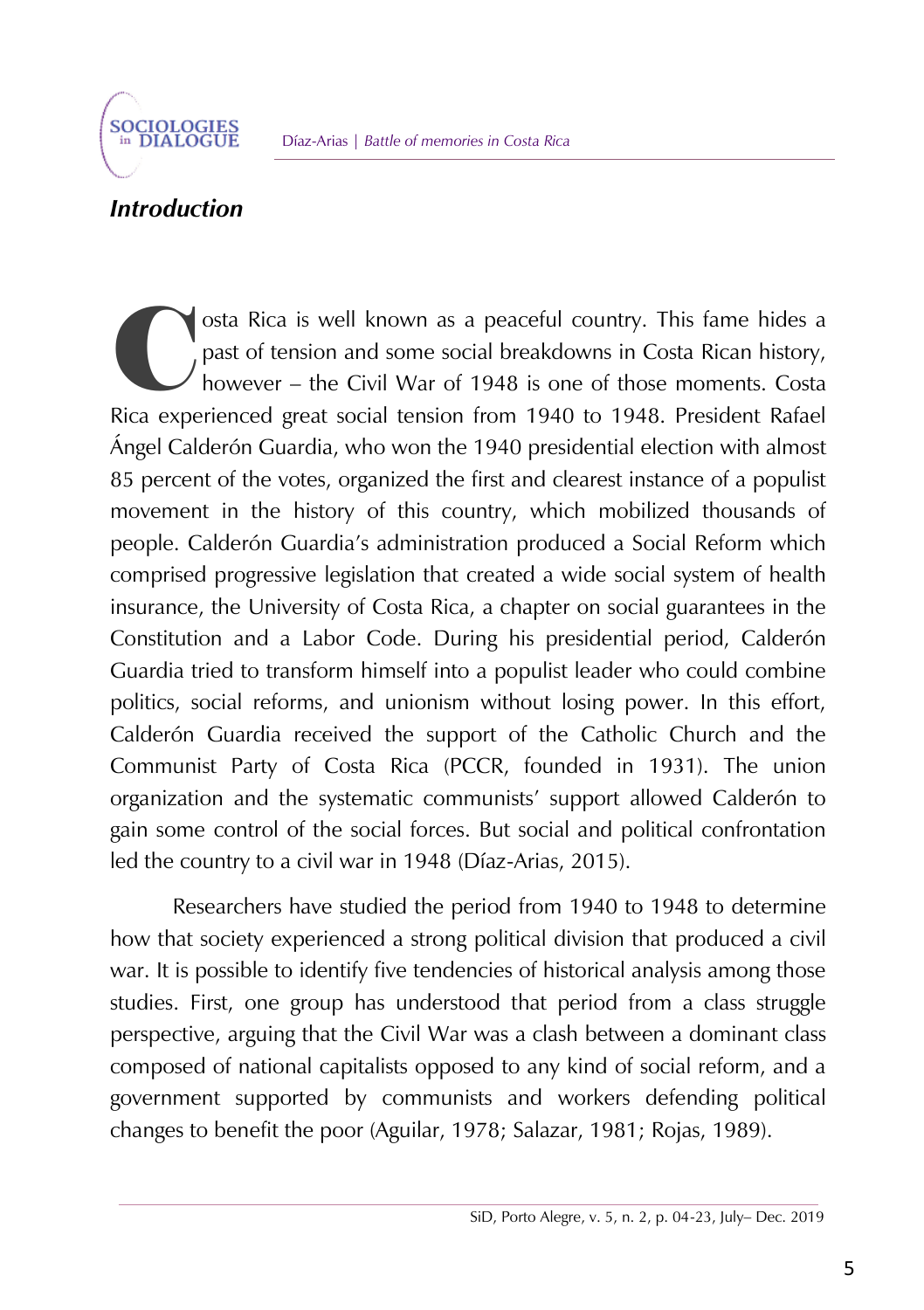The second tendency consists of political leaders' biographies. The third tendency draws attention to the relationship between the Civil War of 1948, the United States, and the other Central American governments before, during, and after the war (Schifter, 1982; 1986; Lehoucg, 1992; Longley, 1993; 1997; Olander, 1999; Ameringer, 1996). Other studies have focused on the elections and, specifically, on the result of the 1948 ballots that precipitated the war (Lehoucq; Molina, 2002; Molina, 1999; Molina, 2001; Molina, 2002). A fifth group is composed of testimonies, accounts, autobiographies, interviews, and memoirs of 1940s' political leaders. Plurality is the main characteristic of these pieces made up of the memoirs of Calderonistas – who controlled power between 1940 and 1948 -, communists, opponents, and of people who were infants at the time of the Civil War of 1948. Sociologist Manuel Solís (2006) has taken into consideration published testimonies as a source to study Costa Ricans' subjectivities in the 1940s. Solís analyzed some testimonies to discover what personal reasons motivated people to act violently.

Scholars have scarcely discussed the atrocities and significant social division that the war represented. That is a result of the policies of memory created to keep the idea of a democratic-peaceful society. Due to the severe rupture in everyday relations among citizens brought about by the violence, rebuilding the social links required that the victors and losers had to find ways to live together and to confront the struggle over memories. Resolving these struggling memories involved a political compromise, which should have evolved into reconciliation which is not different from other countries' experiences (Seraphim, 2008; Confino, 2004; Adelman, 2009).

For decades. Costa Ricans have listened to the historical narratives that appeared after the war, especially that of the winners, as the single and correct way to remember that conflict. The main contribution of this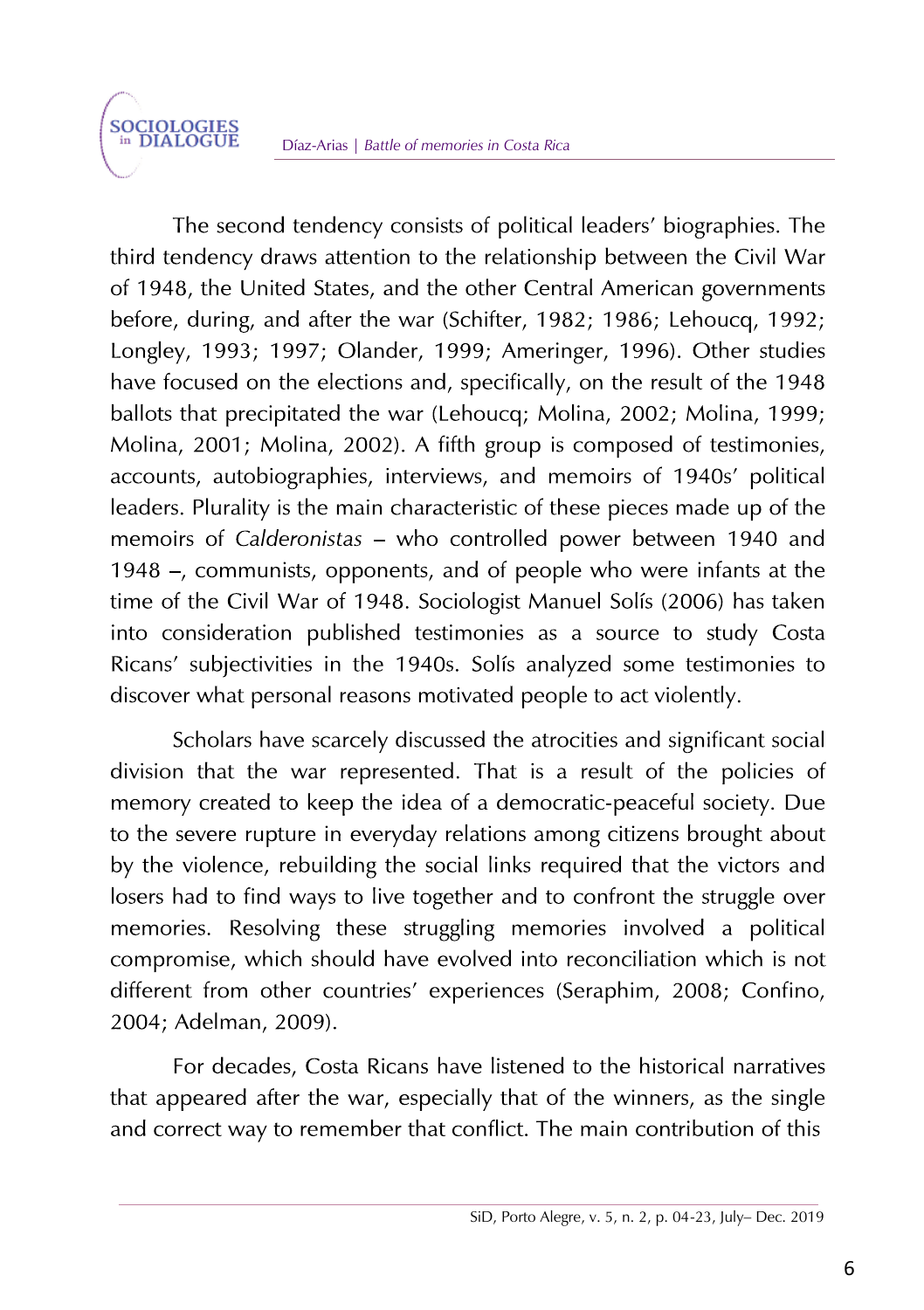essay is to confront official narratives of the Civil War of 1948 with testimonies and memories of participants, to see how they represent the past. By doing so, I want to go deeper into testimonies of combatants to determine hidden actions that challenge revolutionary leaders' explanations of this conflict.

# *Inventing a past: the victors' official memories of the civil war*

In March-April of 1948 Costa Rica experienced a civil war produced by the social crisis that began in 1940 and the political confrontation created by Calderón Guardia's attempts to preserve power. The Civil War of 1948 confronted the government of Teodoro Picado (a follower of Calderón) and its old allies (the Communist Party) against a plural political Opposition. On March 12th, 1948, a group of rebels (*Figueristas)* lead by José Figueres began what they called the "War of National Liberation." This revolt can be divided into four phases. The first stage (March 12th-23rd) involved battles between revolutionaries and pro-government troops. The second stage (March 24th-April 6th) included attempts at peace negotiations during the continuation of hostilities. The third stage (April 7th-13th) was marked by the *Figueristas*' unexpected attempts to take over two important cities: Cartago and Limón. The fourth stage (April 14th-20th) meant the implementation of peace by agreements between revolutionaries and government authorities. Those agreements included President Teodoro Picado's resignation and the installation of a de facto Junta to rule the country for sixteen months (López, 1998; Acuña, 1974, pp. 147-326; Aguilar, 1978, pp. 295-398; Villegas, 1998, pp. 291-525; Bell, 1971, pp. 131-154).

In May of 1948, just some days after the end of the Civil War, the Costa Rican newspaper *La Nación* began publishing a reporting series titled "*Sangre, Sudor y Lágrimas*" (Blood, Sweat, and Tears). This title was not naïve; it referenced the Spanish translation of Winston Churchill's speech, calling allies to fight against the Nazis. In this case, the reports were written

SiD, Porto Alegre, v. 5, n. 2, p. 04-23, July– Dec. 2019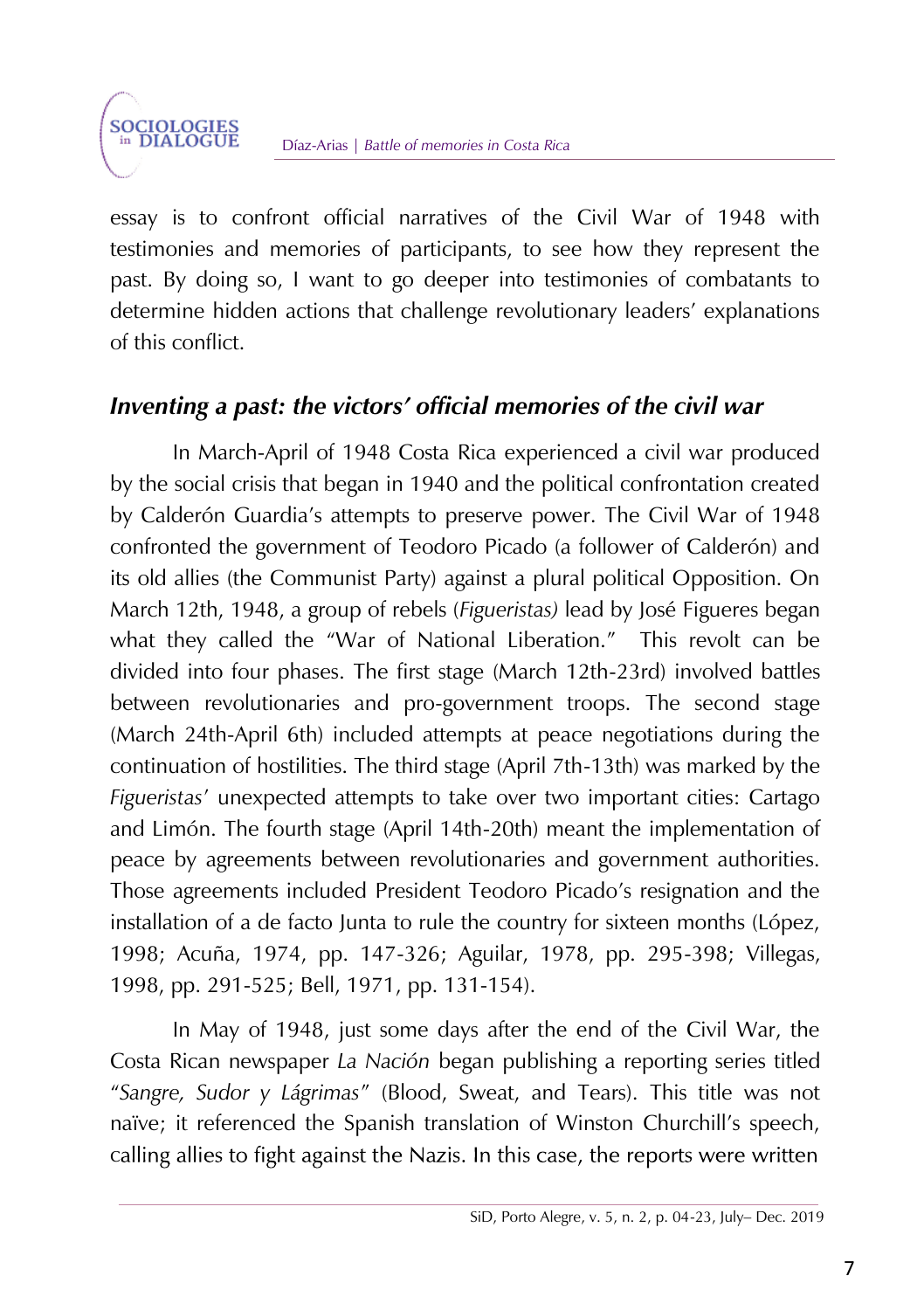under a pseudonym – Barnaby – and described the Costa Rican Civil War, based on some *Figuerista* soldiers' testimonies. In his reports, Barnaby provided a way for victors to publicly talk about what he called "The Libertarian Revolution of 1948". Barnaby (1951) introduced the Civil War as the heroic fight of a "*puñado de muchachos*" (bunch of boys) guided by a "man of faith": José Figueres. Barnaby described several stages of the war emphasizing the *Figueristas*' courage and determination. Every plan conceived by the revolutionaries' leaders is presented as well-planned, coordinated, and successful. Discipline was a norm in Figueres' troops, according to Barnaby.

Another similar narrative came from Oscar Cordero in 1948. Cordero, a *Figuerista* soldier, published the diary he wrote during his participation in the Civil War. In Cordero's text, the Civil War is explained as Costa Rica's pueblo that rose to confront Rafael Calderón Guardia's tyranny. *Figueristas* are recognized as heroes who defeated the "Devil's evil forces" (Cordero, 1948, p. 8). By the end of 1948, that reference reappeared in a pamphlet that depicted the war as a struggle between good (revolutionaries) and evil (*Calderocomunistas*). That work claimed that violence was only perpetrated by Calderón Guardia's followers. According to this perspective, the revolution was the last chance for the Opposition to restore democracy to Costa Rica. With the exception of a small reference to General Miguel Ángel Ramírez (a Dominican who arrived to Costa Rica along with other Caribbean soldiers to support Figueres thanks to an agreement he signed up in Guatemala in December of 1947), there is no mention in the pamphlet of the Guatemala's aid with weapons and men for Figueres' uprising. Finally, as in Barnaby's narrative, each time that the *Figueristas* took a town, this action was presented as "liberation". To highlight that meaning, this account pointed out that women hugged *Figueristas* when their villages were liberated (Anonymous, 1949, pp. 9-27).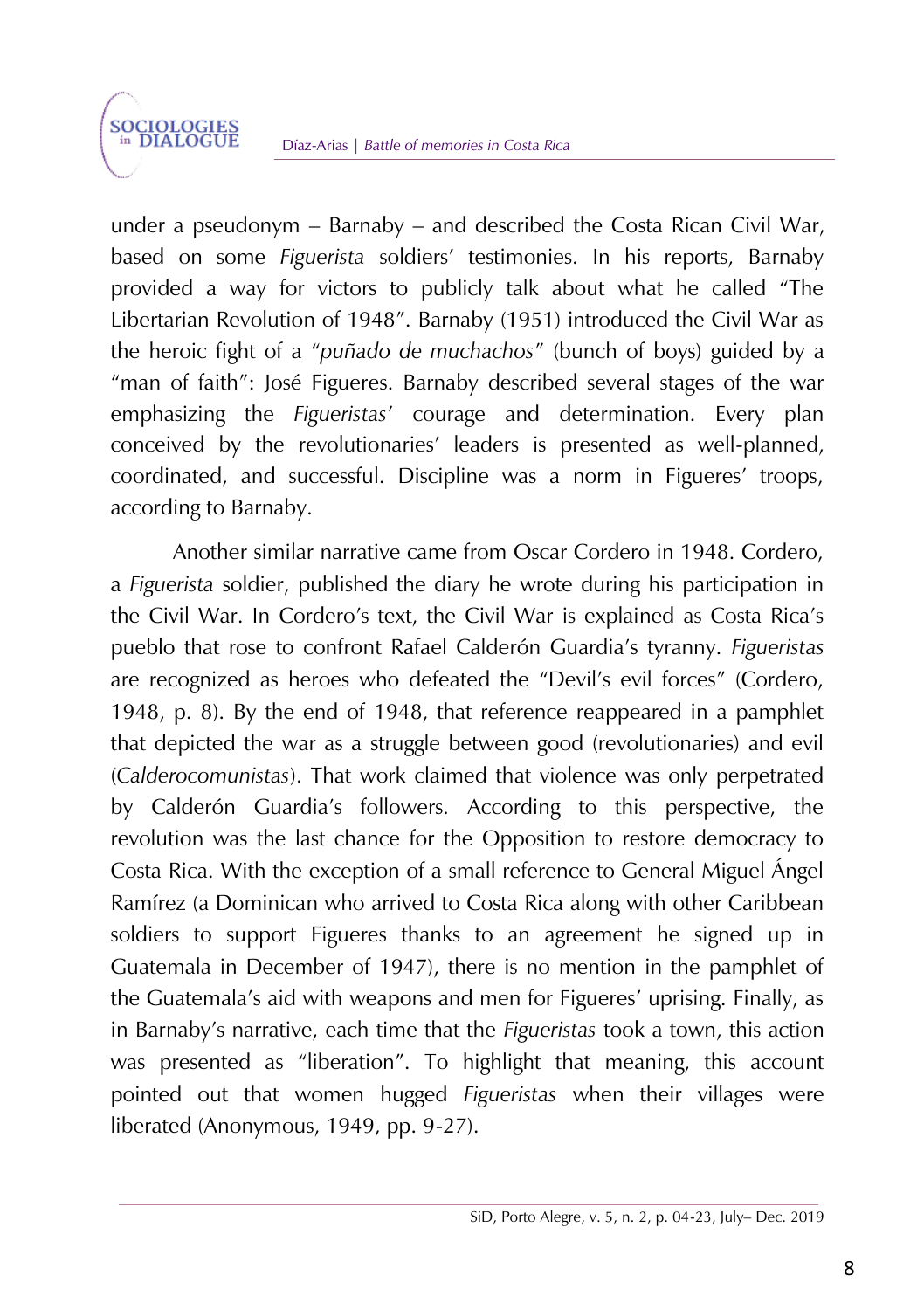#### Díaz-Arias | *Battle of memories in Costa Rica*

**SOCIOLOGIES**<br>in DIALOGUE

If those narratives that came out in the immediate months following the Civil War created the foundations – the metanarrative – of the official victors' explanation on the conflict, Figueres' figure received more attention in the 1950s. This happened as a consequence of the creation of *Partido Liberación Nacional* (PLN), a political party established in 1951 by the leaders of the revolution (Araya, 1982, pp. 13-65). Figueres won the presidential elections of 1953 as the PLN candidate and governed the country from 1953 to 1958. This period contributed to the consolidation of Figueres' image as a hero of the nation. Indeed, in 1953 the PLN published a comic-book pamphlet to introduce Figueres as the liberator of Costa Rica (PLN, 1953). In that year, Hugo Navarro-Bolandi (1953) – another *Figuerista* – published a book in Mexico that collected numerous articles he had written for the pro-Figueres newspaper *La República*. Essentially, Navarro Bolandi's book presented *Don Pepe* (the way Figueres was called) as a major instigator of the historical transformation of Costa Rica; thus, he introduced Figueres' philosophy on state, affirmed Figueres as an intellectual, self-made man, a combination of Don Quixote and Sancho Panza, and attempted to match Don Pepe's candidacy with Costa Rica's welfare. From that viewpoint, Figueres led the revolution of 1948 to renovate the country and build a purified democracy.

This cult of Figueres' importance was strengthened with three books published in the 1950s that explored the 1940s and constructed the idea that Figueres was a "*campesino desconocido*" (unknown farmer) who was forced by "Calderón Guardia's tyranny" to rise up in arms. On different levels, those publications insisted on describing the Civil War as a necessary, desperate action against Rafael Ángel Calderón Guardia's ambition of power. Therefore, Figueres' friends confirmed him as the savior of Costa Rica while the Civil War is recalled as the epic battle that liberated the country (Cañas, 1955; Castro, 1955; Navarro-Bolandi, 1957). To complement this process, *Figueristas* t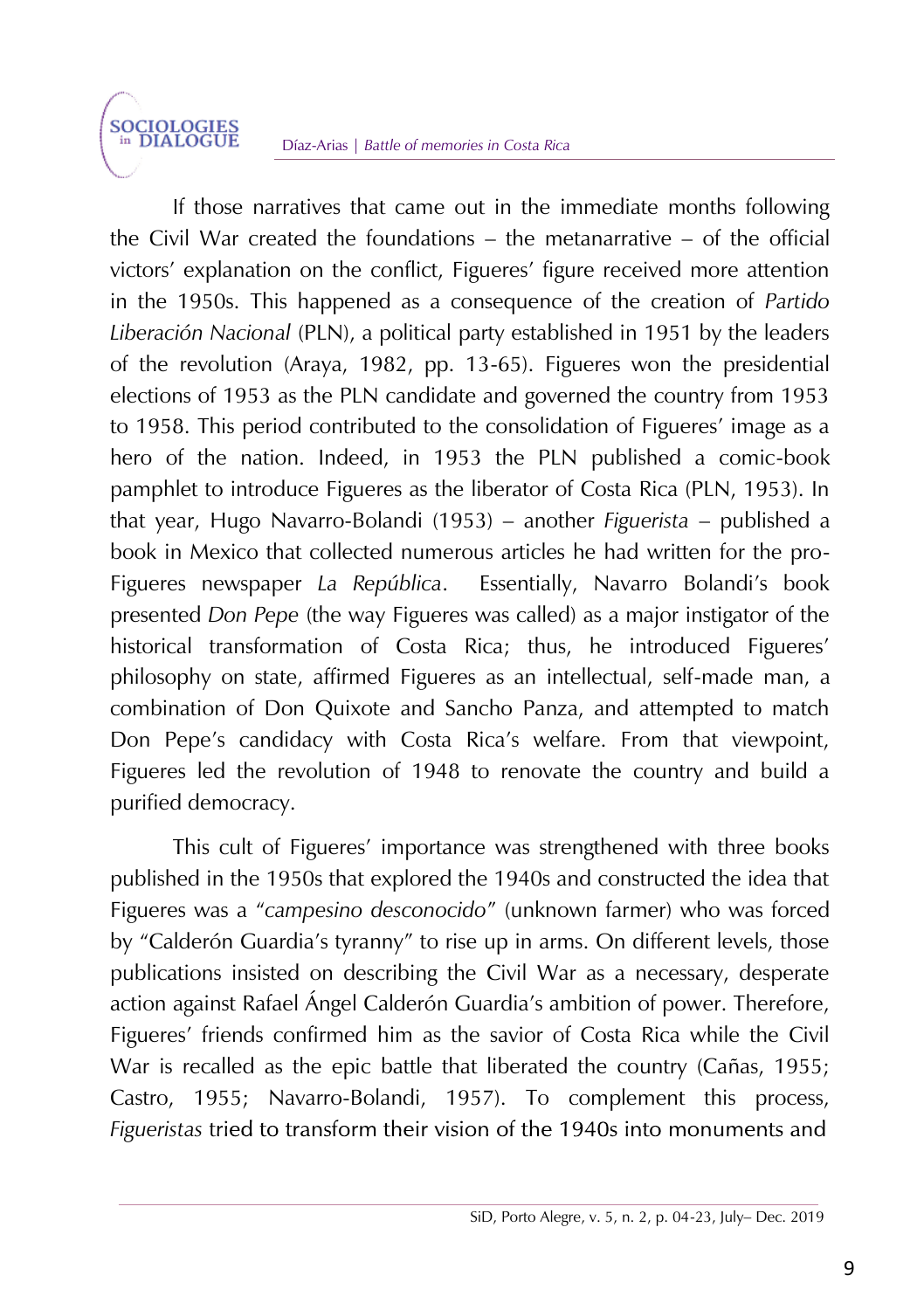commemorations. In 1952 a large monument to remember former President León Cortés (who was the main leader of the Opposition to Calderón Guardia and passed away in 1946) was built in Paseo Colón, the avenue that connected the Sabana airport to the capital city, to venerate Cortés as a martyr (Solís, 2006, p. 210).

Figueres himself contributed to the PLN partisan discourse about the 1940-1948 period. In 1951 he evaluated the first three years after the Civil War to identify that time as a period of crisis and the progressist policies of Calderón Guardia just as a political instrument that gave power to the Communist Party. Figueres explained that the Civil War was headed by a group of "*ciudadanos estudiosos*" (intellectuals) who were planning a social and technological transformation for their nation. He defended the uprising as a planned movement and not as "a series of unplanned operations that resulted in victory only because of God's intervention" (Figueres, 1951, pp. 2 and 9). In his presidential address of 1958, Figueres (1958) examined the period between 1948 and 1958 and affirmed that progress was a constant during that time, in contrast with the period of 1940-1948.

Figueres was able to reaffirm his version in the 1980s when he published his memoirs under the title *El Espíritu del 48*. Figueres interpreted his life as that of a chosen one whose destiny was revealed by his mother when he was ten years old (Figueres, 1987, p. 51). He refers to himself as somebody elected by destiny – or God – to renovate Costa Rica. With regard to the Civil War, Figueres presented himself controlling every aspect of each stage of the revolt: for himself, he was the single organizer, director, chief commander, mastermind, and thinker of the uprising (Figueres, 1987, pp. 148-298).

Figueres' interpretation of the past became the PLN official version to explain the 1940s and the period's place within the history of Costa Rica. As this political party gained electoral power and defeated its opponents – it won 7 of 11 presidential elections between 1953 and 1998 – its adherents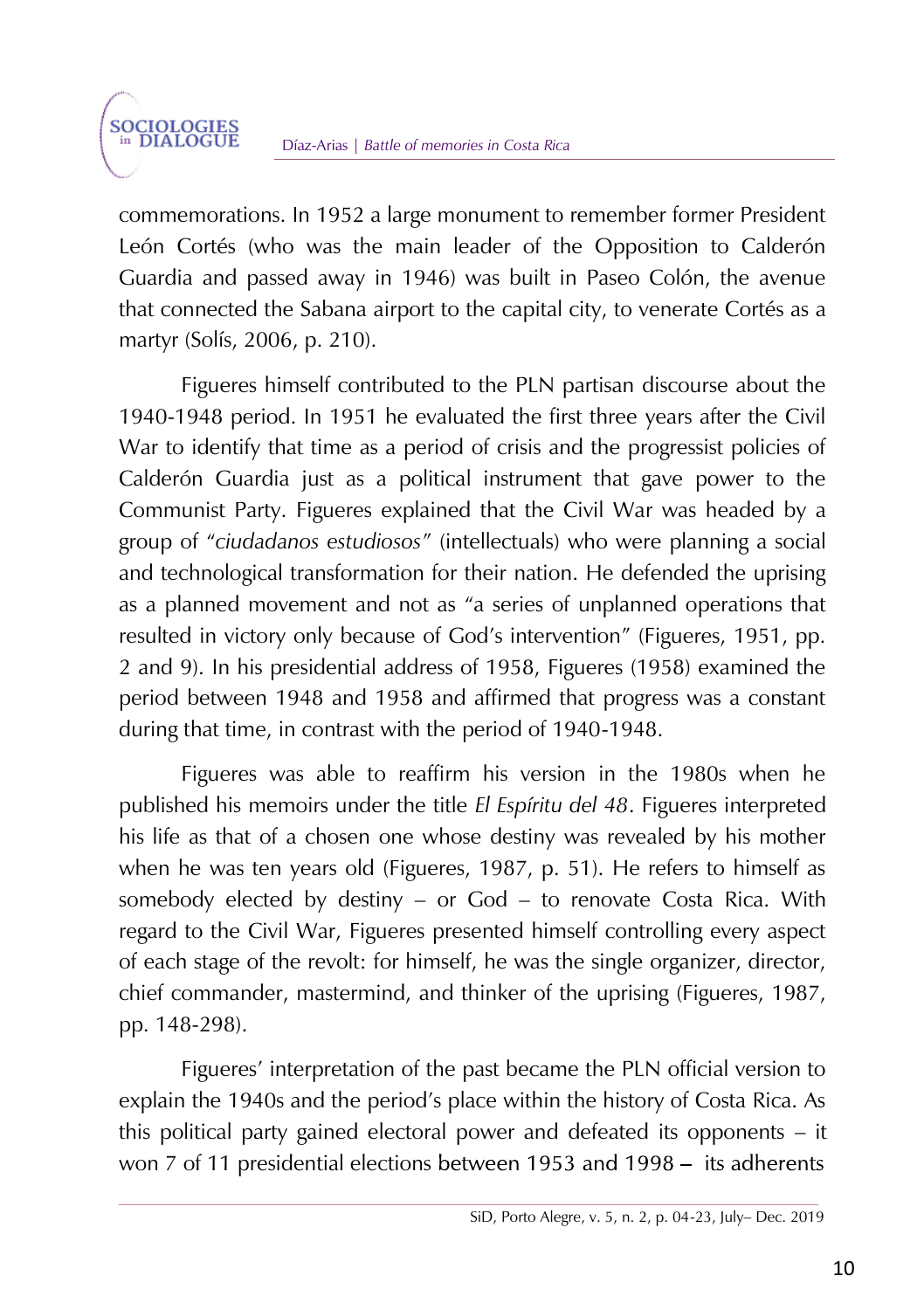continued defending it as an ideological party founded on the basis of free elections and against corruption. Ideologically, the PLN members (*Liberacionistas*) recognized themselves as social democrats and anticommunists. Indeed, in 1952, when Figueres addressed the Mid-Winter Convocation of Rollins College in Winter Park, Florida, he held that Costa Rica had been the first Latin American battleground against communism and that his forces had eliminated the communist threat in the Civil War of 1948 (Ameringer, 1978, p. 98). *Liberacionistas* claimed they had opposed an oligarchy that wanted to make Costa Rica a dictatorship, using this historical interpretation of the 1940s as a useful tool to face political opponents and win elections.

In the 1970s, when some critical studies like those of Aguilar (1978) and Bell (1981) were released, *Liberacionistas* rejected them as non-objective or defined them like faked history (Salguero, 1981, p. 189). Also, in the 1970s, Guillermo Villegas – a *Figuerista* journalist – began a series of reports on the Civil War because he considered other analysis of the conflict to be guided by political passion instead of historical knowledge (Villegas, 1990, p. 11). Because of that vision, in 1998 Villegas published his book *La Guerra de Figueres* (Figueres' War) in which he did not quote any other interpretation of the Civil War. Alberto Cañas – known writer and *Liberacionista* – wrote the prologue to Villegas's book affirming he distrusted historians' interpretations of the Civil War (Villegas, 1998, p. ix). It was the *Figuerista* priest Benjamín Núñez who constructed a more elaborated rejection of what historians wrote about the 1940s. In his prologue to Figueres' memoirs, Núñez accused Marxist and *Calderonista* researchers of ideological bias when writing the history of the ocho años. Núñez stated that Figueres guided "el pueblo" against the *calderocomunismo* because Calderón Guardia and his followers had violently repressed Costa Ricans, had conducted electoral fraud, had killed people, had kept themselves in power, and had annulled the elections of 1948. From that point of view, Figueres only followed the pueblo's wish when he declared war on *calderocomunismo* (Figueres, 1987, pp. 11-19).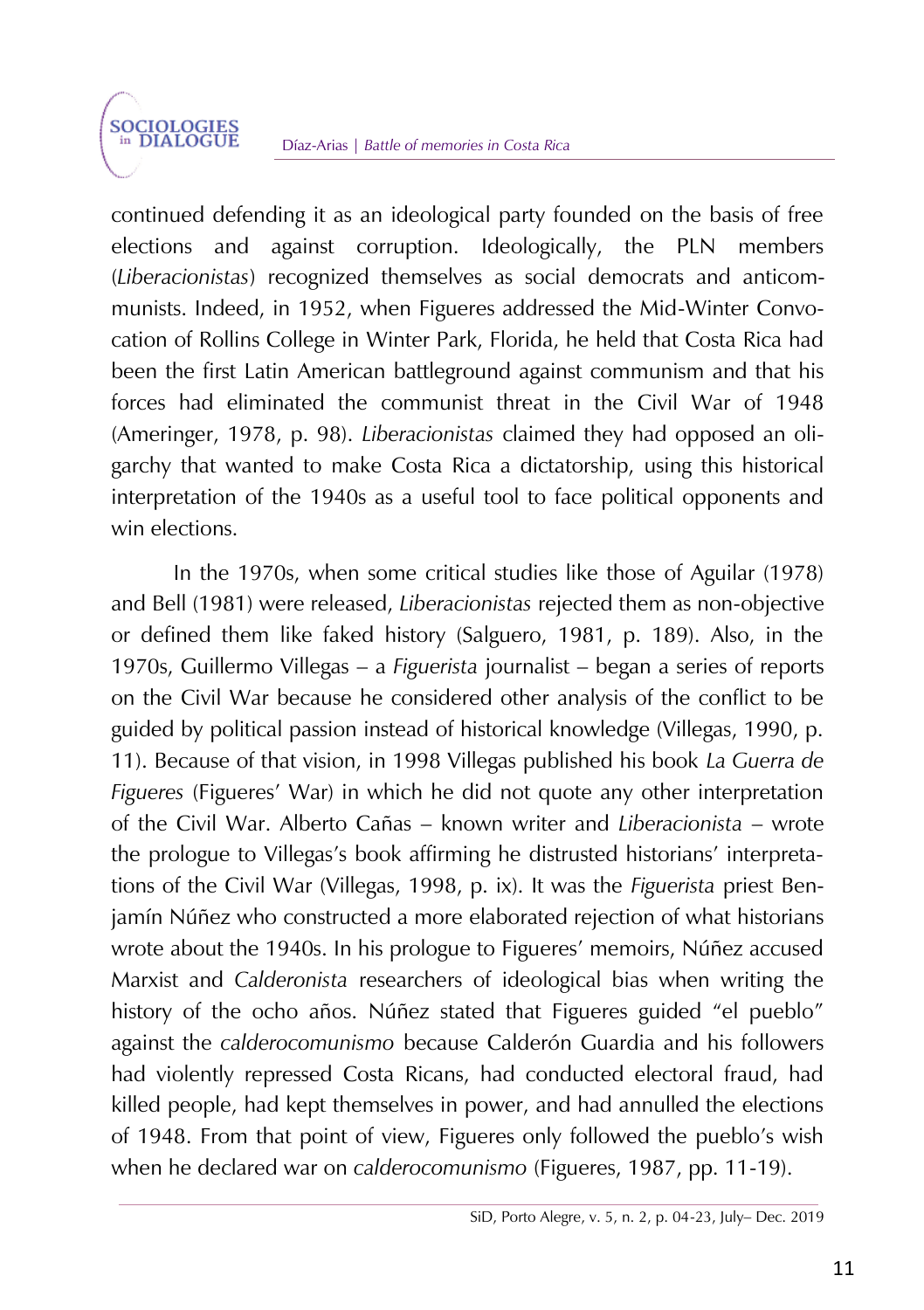In summary, after 1951 the PLN members defended Figueres' original interpretation of his uprising as a neutral fact that could only be questioned by their political enemies. For *Liberacionistas*, the Civil War was an epic, well-organized and guided fight brought about by peaceful men who loved their nation. Put in Steve J. Stern's terms, PLN members were struggling with the truth of how to remember the Civil War in order to gain moral, cultural, and political legitimacy (Stern, 2006, pp. 2 and 382). However, since 1948, testimonies of Figueres' soldiers had depicted a different event.

# *Struggling memories*

**SOCIOLOGIES**<br>in DIALOGUE

In 1977, Alberto Cañas and José María Penabad, then editors of the Costa Rican newspaper *El Excelsior*, contacted Guillermo Villegas to assign him a job: to search for and interview veterans of the 1948 Civil War. Initially, Villegas published the interviews in *El Excelsior* and later in the newspaper *La Prensa Libre*. By the end of the 20th century, the University of Costa Rica Press published Villegas' interviews as a series called Testimonios del 48 – a collection composed of six volumes that collected 62 testimonies, mostly from *Figueristas* but also from *Calderocomunistas*, their enemies. Those volumes were complemented with 33 testimonies of veterans of both sides collected by Cuban writer Nicolás Pérez (1998). Also, at the beginning of the 1990s, the National Archives of Costa Rica (ANCR) and the Department of History of the University of Costa Rica conducted about 130 interviews with ex-combatants, participants, and political leaders who fought in the Civil War of 1948 – the tapes are available at the ANCR. In addition, Costa Rican historian Patricia Badilla (1994) conducted 60 interviews with Civil War participants. Based on all of these testimonies, conversations, and interviews I will explore dimensions of the Civil War that Figueres and his close friends never revealed because they would have challenged the official PLN interpretation. Moreover, I will use *Calderocomunistas*' versions of the 1940s to revisit some important events of the Civil War.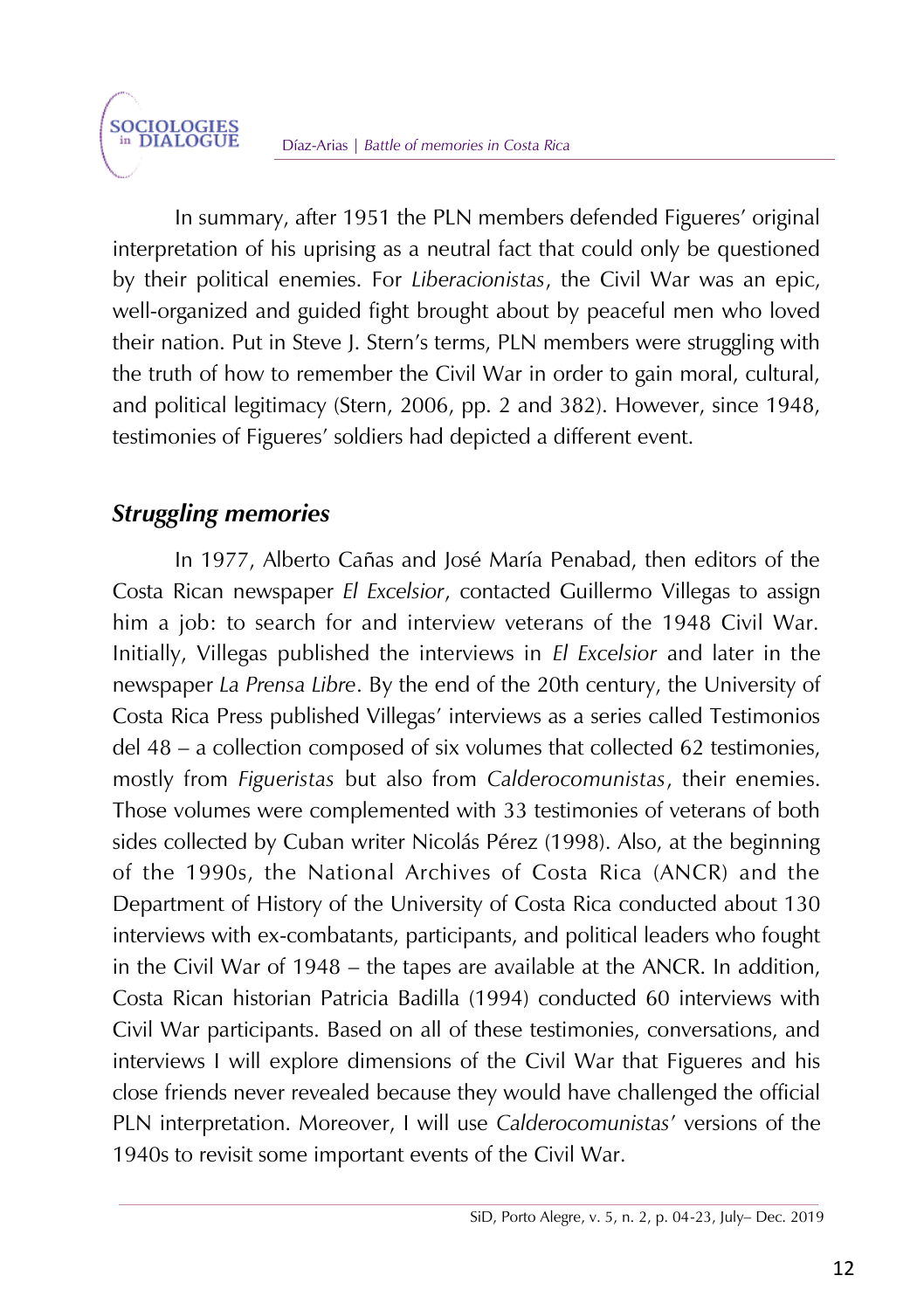Although *Figueristas*' testimonies usually repeated Figueres' claim that they revolted to defend democracy, the presence of other motivations confirms that many people went to war for personal reasons. Political leaders such as Otilio Ulate and José Figueres took advantage of newspapers and political demonstrations to stoke hate against the *Calderocomunistas.* In those publications and events, political enemies were depicted as outsiders – the Others – and evil personified. During the Civil War, those representations matured and allowed *Figueristas* to battle and kill mercilessly. Consider the case of Oscar Cordero. On April 7, 1948, Cordero described in his diary how he addressed the population using a clandestine radio station. Cordero said: "From the bottom of my heart, I affirm that Costa Rica will be redeemed, it will be saved, and it will be liberated from the dark swamp in which those diabolical monsters Manuel Mora, Teodoro Picado, Rafael Ángel Calderón Guardia and a long list of toads have it" (Cordero, 1948, p. 30). Cordero's reference to leaders of *Calderocomunismo* as "diabolical monsters" and "toads," revealed how Figueres' soldiers saw their enemies: as evil forces and animals. This perspective appears in other testimonies. José Rafael Cordero held in his memoirs that they (Calderón Guardia's opponents) were fighting against "non-human beings" and because of that they "did not have to treat them as human beings" (Solís, 2006, p. 291). Dominican General Miguel Ángel Ramírez portrayed *Calderocomunistas* as "wolves that wanted blood" (Villegas, 2002, p. 30).

Nationalism was another way to disqualify *Calderocomunistas*; in their testimonies, the *Figueristas* often claimed that they were battling Nicaraguans or Anastasio Somoza's National Guards instead of Costa Ricans (Villegas, 2001, p. 263; Villegas, 2002, pp. 91, 114, 192, and 219; Villegas, 2004, p. 155). By employing the Costa Rican national discourse toward Nicaraguans, it was easy for *Figueristas* to depict their challengers as monsters. For example, a soldier said he and his colleagues caught "*unos nicas grandotes, muy feos los bandidos*" ("some tall, ugly Nicaraguans") in combat (Villegas, 2004,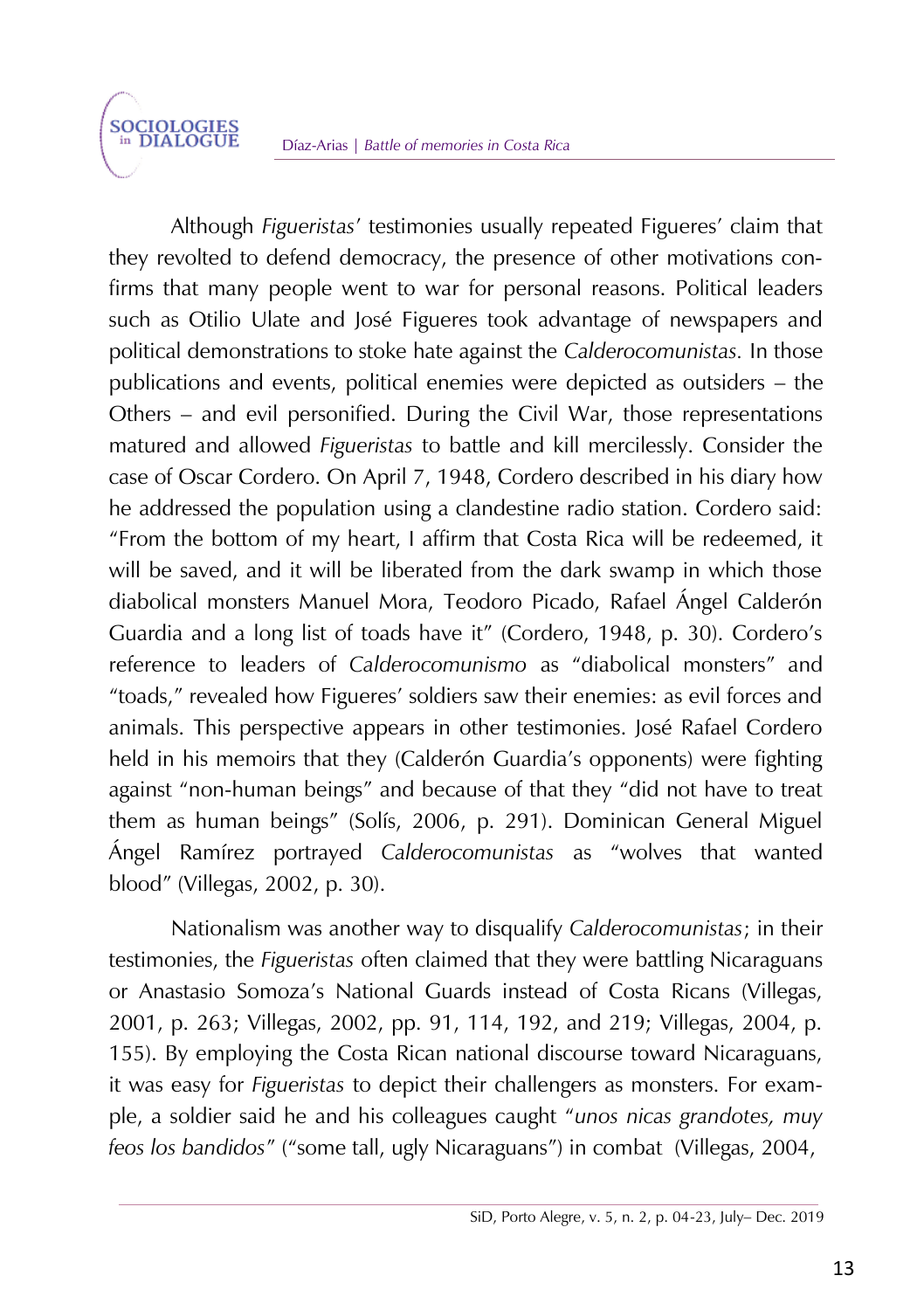p. 155). Another *Figuerista* reported that he had fought against "*nicas*" who were "*malos, malos*" (Badilla, 1994). Consider what an informant told me about a group of *Calderocomunistas* he saw in the mountains of Aserrí, to the south of the capital city: "Many Nicaraguans came over, the evilest ones, because good Nicaraguans would not come. In Tarbaca, they killed an oldie… in Ojo de Agua they killed another older person… most of them were Nicaraguans."

In his study of twentieth century atrocities, Jonathan Glover (2001, p. 50) has argued that, in war, the denial of humanity may take the form of viewing opponents as animals. *Figueristas*' conceptualization of their rivals in 1948 demonstrates they had lost any respect toward *Calderocomunistas* as human beings, transforming them into monsters, animals, or simply as nonhumans. A similar thing – though not as dramatic – happened on the other side. In the first days of combat, on 13 March 1948, the newspaper *La Tribuna* identified Figueres' followers as godless "assassins" guided by foreigners who could not understand Costa Ricans' peaceful spirit. Thus, both sides denied their enemies' humanity, which made decisions to attack and kill easier to make.

In addition, liquor helped combatants overcome fear and perform their duties. Guillermo Martí remembered that before the fighting began, two revolutionaries went into a cantina to celebrate victory beforehand. They got drunk and were jailed, and their companions had to wait until they were liberated to begin uprising (Villegas, 2001, p. 55; Villegas, 2004, p. 117). Alderico Aguilar recounted that he joined a group of revolutionaries in Escazú; when they decided to battle, the first act was to make the sign of a cross and take a drink of whisky. In the beginning of the revolution in San Ramón, Rodrigo Herrera reported that he was almost shot by a Figueres supporter because that person was drunk (Villegas, 2003, p. 9). Although Figueres claimed he tried to get his soldiers to avoid drinking *guaro* (alcohol), he did not always succeed. Alfonso Mora commented that a group of officials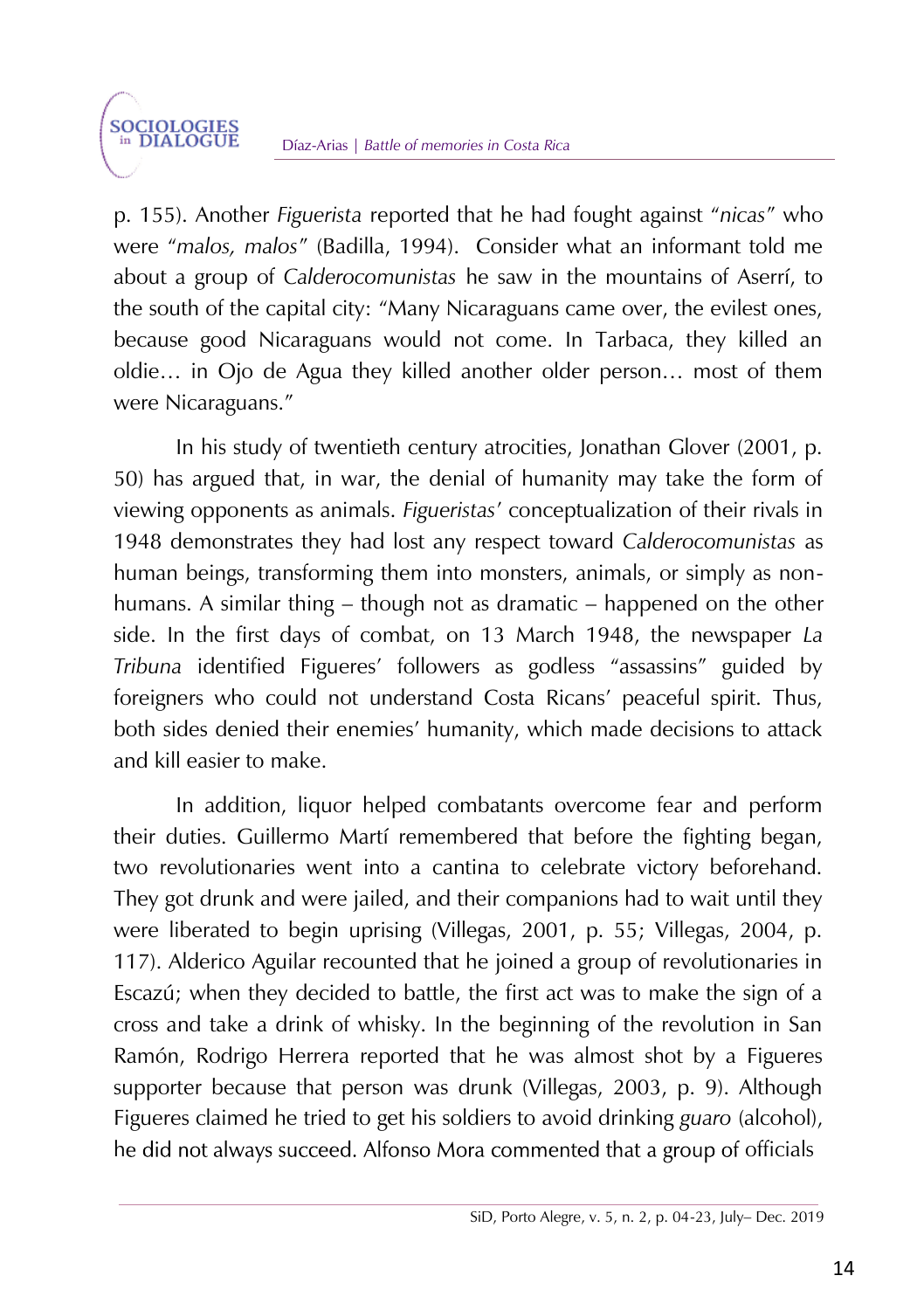held a party in San Marcos de Tarrazú in the midst of military actions. When Figueres heard of the festivities, he got angry, confiscated the alcohol, and scolded everyone (Villegas, 2002, p. 280). But his followers managed to find more liquor. Indeed, *guaro* was everywhere and *Figueristas* often searched for it to keep warm, calm their nerves, and increase their ferocity. Frank Marshall reported that he and three other revolutionaries went to San Isidro del General to get supplies. They got drunk and decided to visit a prisoners' camp where they toyed with the detainees by throwing explosive grenades to them. Also, according to a witness, Marshall shot at prisoners' feet for fun (Pérez, 1998, p. 142). The single reference to sexual abuse in *Figueristas*' testimonies is linked to a group of revolutionaries who were drunk and raped two *campesinas* – one is identified as a "Chiquita" – in Alajuela (Villegas, 2003, p. 34). On the other side, testimonies commonly talk about *Calderocomunistas* who were given alcohol, then sent to fight (Villegas, 2004, p. 140). José Luis Jiménez, a *Calderonista*, remembered that when they recovered San Isidro, they requested new weapons and bullets to defend the town. A plane promptly arrived from San José, but it was full of liquor (Pérez, 1998, p. 156). According to Gonzalo Monge, his father sent him to San Jose to request arms to defend Cartago; yet, military men refused to send weapons but did give him three boxes of Ron to bring to Cartago (Pérez, 1998, p. 190).

Solís (2006, p. 315) argues that consumption of liquor was a way for men to get force and confront death. Solís has also identified a strong relationship between consumption of alcohol and killings: when soldiers drank before battle, they were more likely to kill both combatants and civilians or to act mercilessly (Solís, 2006, pp. 305-316).

The two first casualties of war, Rigoberto Pacheco and Carlos Brenes, were killed in cold blood by a man who saw them defenseless. Pacheco was Calderón Guardia's personal bodyguard and Brenes was a well-known Calderonista military man in Cartago. Opponents hated both of them. But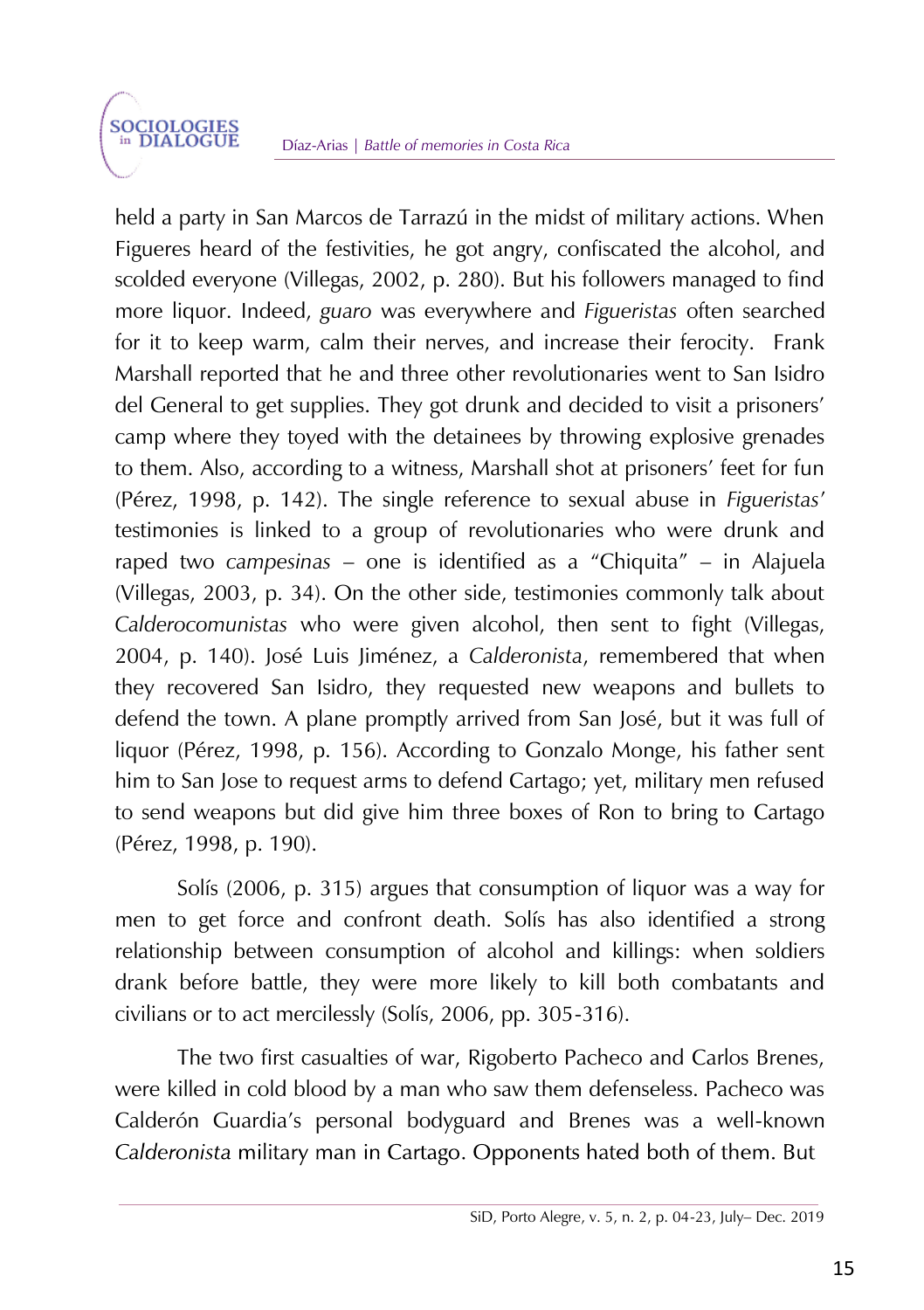not only recognized *Calderonistas* were treated mercilessly. On March 20th, 1948, Célimo Barrientos, along with his wife and children, were caught near the revolutionaries' headquarters in *El Empalme*. Barrientos said mariachis were chasing him and offered his aid to the rebels. Suddenly, somebody suggested that Barrientos was likely a communist spy. Barrientos was scared and ran; a *Figuerista* shot at Barrientos' legs. Then, a group of revolutionaries repeatedly shot at Barrientos as he was lying in the ground. Another soldier poured diesel fuel over Barrientos' body and burned it, while his family watched the whole scene (Acuña, 1974, p. 220). Narrations of such atrocities, occurring beyond actual battles, are frequent in testimonies. In these cases, gunshot and torture promoted the destruction of rivals.

Killing by gunfire became a way to eliminate large groups of defenseless opponents. Although such action appears in both sides' testimonies, it seems to have been more commonly perpetrated by revolutionaries than by pro-government troops. Alberto Lorenzo asserted that Figueres ordered him to eliminate prisoners because they had neither room nor food for them (Pérez, 1998, p. 134). Max Cortés stated that in front of captured spies Frank Marshall's phrase used to be: "*Fusilen a ese cabrón!*" (Kill that son of bitch) (Pérez, 1998, p. 53). When the El Tejar battle was over, a group of eighteen defenseless and tired *Calderocomunistas* took shelter at an abandoned house in Quebradillas, near El Tejar. When they were resting, a group of revolutionaries walked in and machine-gunned them heartlessly, even though the *Calderocomunistas* had surrendered (Acuña, 1974, p. 262). Francisco Rojas, a rebel from Alajuela, recounted that his troop planned to shoot and kill a farmer who refused to collaborate. Rojas also said that his leader ordered them to shoot a prisoner who had recognized two revolutionaries. Rojas believed he was kidding, but other rebels took the prisoner into a sugar cane mill and killed him (Villegas, 2003, pp. 32 and 35). Pro-government troops also killed with gunfire. Aúreo Morales, a Calderonista soldier whom the Communists accused in 1941 of

SiD, Porto Alegre, v. 5, n. 2, p. 04-23, July– Dec. 2019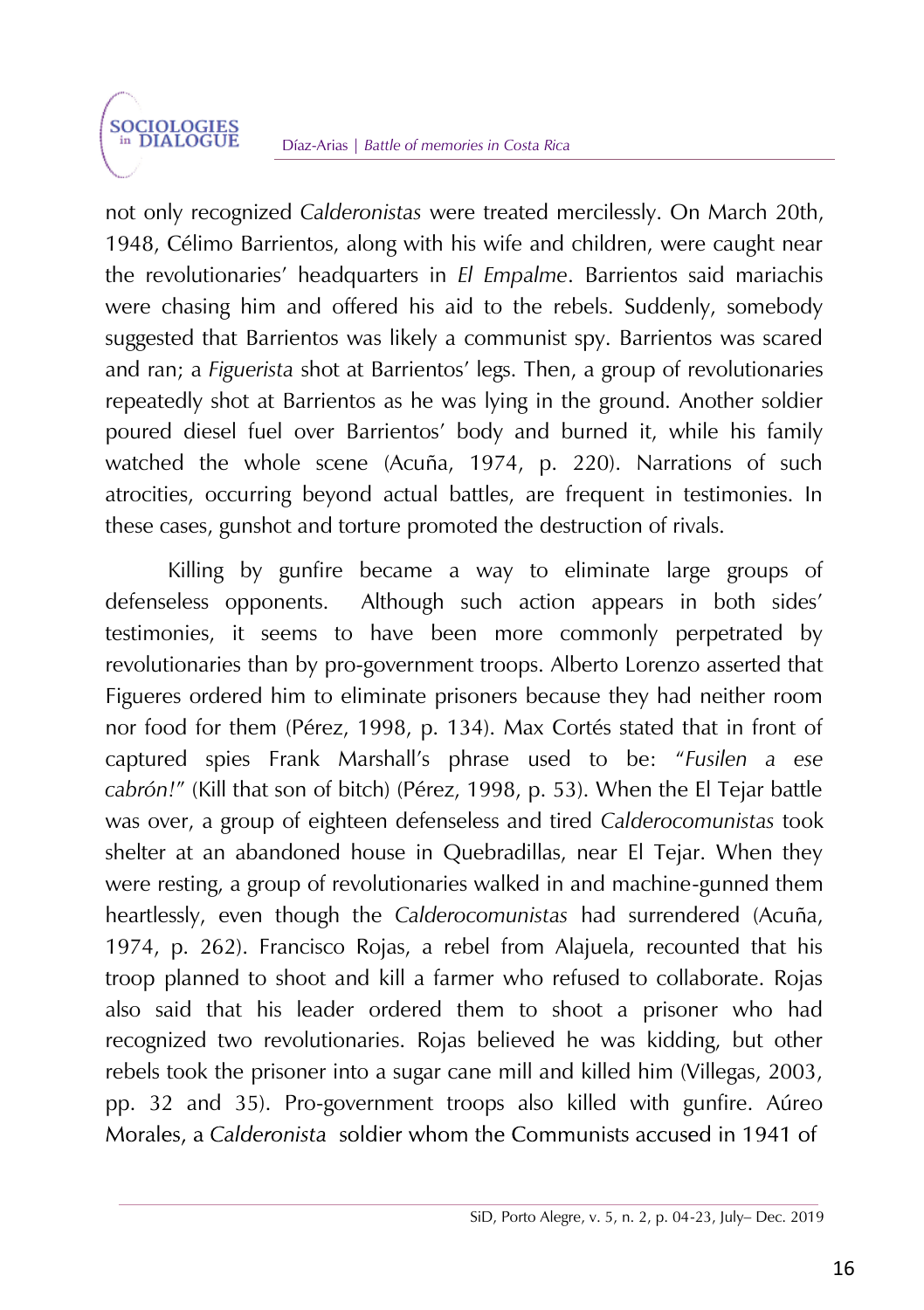ruling Golfito with an iron fist, committed terrible crimes in the context of the war. In Dominical, *Calderocomunistas* captured a group of revolutionaries. Morales ordered the rebels killed by gunfire on the beach, including a twelve -year-old boy (Pérez, 1998, p. 149). No judgments were mediated in those killings.

Torture was another way to destroy enemies. One victim of torture was the revolutionary Nicolás Marín, caught by government troops on March 13th, 1948. Government representatives falsely accused Marín of having killed Pacheco and Brenes. They took Marín to the presidential house wherein they repeatedly hit him. Aúreo Morales and Juan José Tavío then took him to Police Department in San José and tortured him until he died. Morales and Tavío abandoned Marín's corpse on a solitary path. In Marín's case there was no attempt to get information about Figueres' troops or armament. Instead, he was tortured and slowly killed for no real reason. Tavío and Morales were motivated by what Glover (2001, pp. 33-34) calls a love of cruelty. Their behavior explains why both *Figueristas* and Communists remembered Tavío and Morales as assassins.

This love of cruelty is also one of the reasons behind the revolutionaries' practice of burning corpses with diesel fuel after the battles were finished. They justified this action by claiming both health motives and a lack of time – they did not want corpses to produce a pandemic illness and they needed to return to battle. Such justifications, however, are problematic because testimonies revealed that not only dead bodies were burnt. Consider Dagoberto Cruz's testimony about the situation after the San Isidro battle:

> That day and the next one we lifted cadavers. We burnt them up into a ditch, near the square of the hospital. We doused corpses with diesel and gasoline, lit a match and let the flames do their job. Something tremendous happened: when we threw some corpses into the ditch, we heard somebody terrified crying for help; someone was still alive amidst the dead bodies but we could not do anything to help him. I keep this fact

SiD, Porto Alegre, v. 5, n. 2, p. 04-23, July– Dec. 2019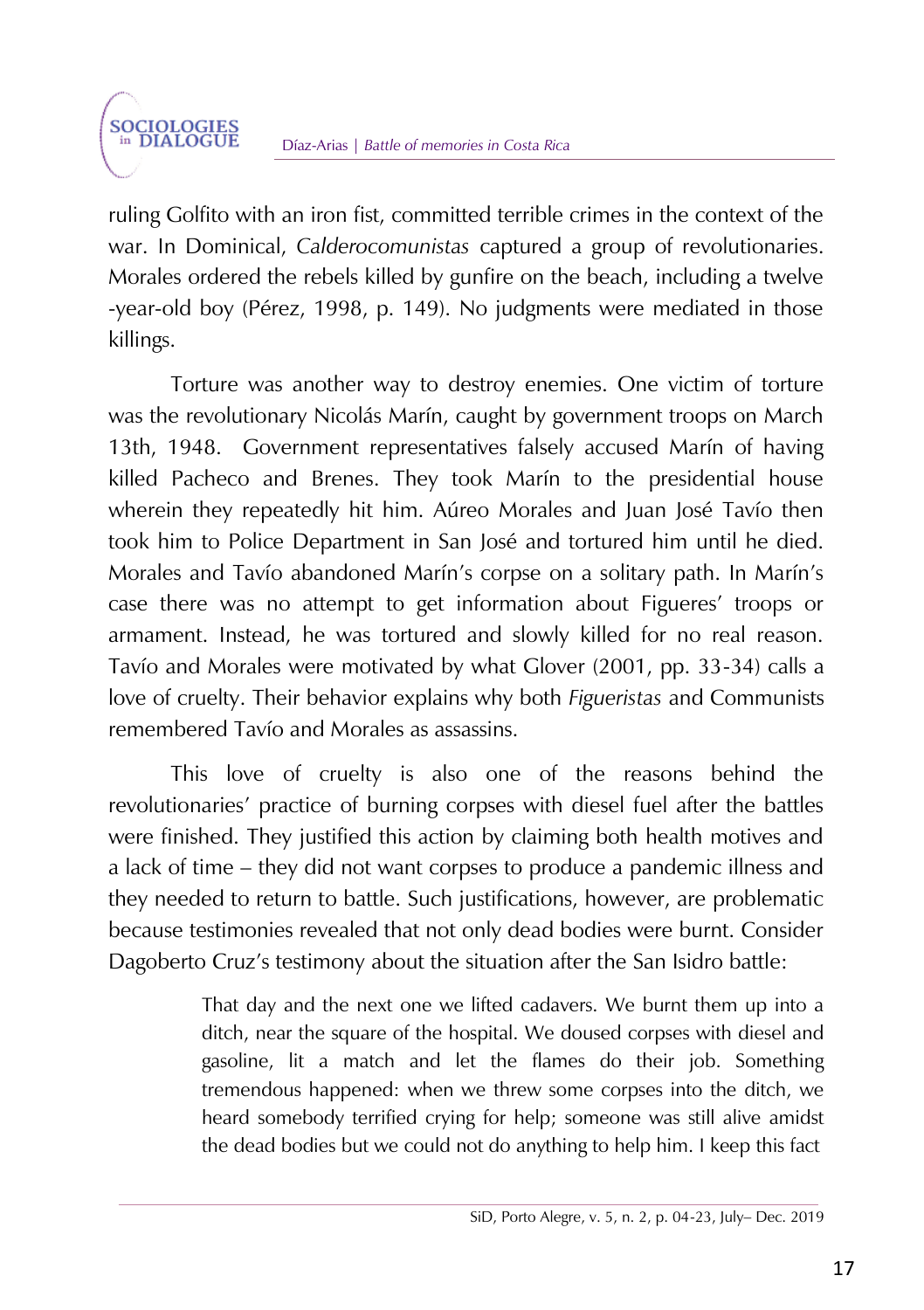in my memory the same way I recall how corpses moved when fire touched them. We threw about 80 cadavers, maybe some more, most of them of enemies and civilians (Villegas, 2001, p. 286; Villegas, 2002, p. 141).

When they burned their enemies' corpses, the revolutionaries did not even check whether anyone was alive, even though there were civilians present. Moreover, through this action, revolutionaries erased their enemies' identities, making it impossible for relatives to identify loved ones. Sometimes, revolutionaries forced survivors to bury casualties, as they did after the *El Tejar* battle. In the 1970s, researcher Miguel Acuña interviewed a survivor who narrated how he and his friend were forced to make a mass grave for victims of *El Tejar*. In his testimony, this survivor revealed how traumatized he was; numerous times he refused to talk about the event. Other people from El Tejar had similar experiences. Therefore, one day in the 1950s the community exhumed all of the known cadavers and took them to the local cemetery in an attempt to heal that trauma (Acuña, 1974, p. 259).

Religion helped revolutionaries portray these atrocities as necessary. There was a conviction that they were fighting with God's help because they were facing "monsters", "devils", and "evil forces". Guillermo Martí stated that God was helping revolutionaries because they had the proper motives and had justice and legality on their side (Villegas, 2001, p. 64). Claudio Breckenridge argued that God was supporting their actions. As "evidence" of this help, Breckenridge explained that the mechanic who worked on the revolutionaries' cars was doing a job of God and of the Vírgen de Los Ángeles – the patron of Costa Rica (Villegas, 2001, pp. 149-150 and 152). Another revolutionary conceived the revolution almost as a crusade guided by God's hand, asserting that every revolutionary had Christ's doctrine in his heart (Villegas, 2001, p. 171).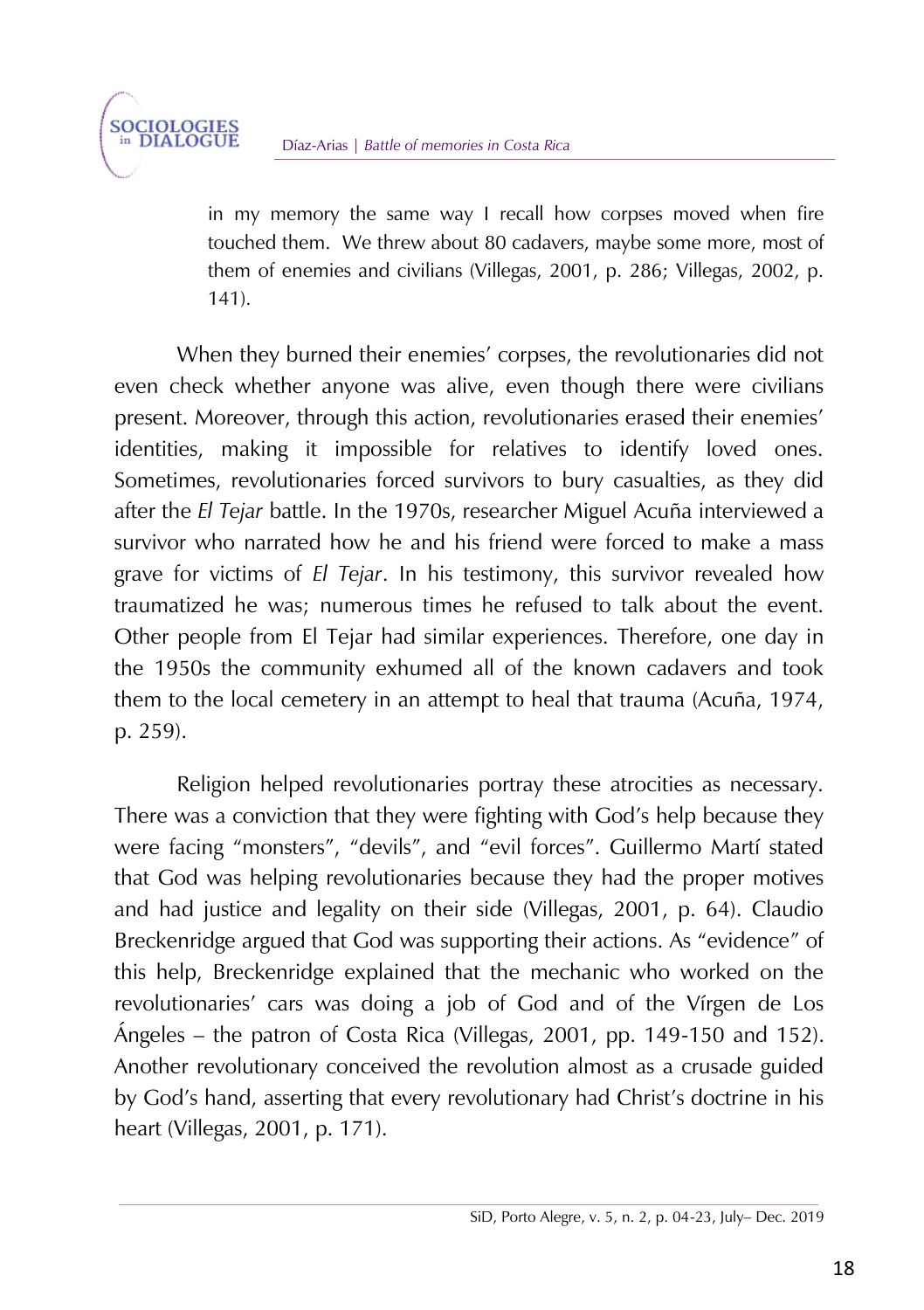Revolutionaries' testimonies challenge Figueres' portrayal of a wellcoordinated, planned war. Several times, rebels talked about indiscipline and confusion on the front and in headquarters. Testimonies describe many revolutionaries who refused to accept orders from their superiors (Villegas, 2002, p. 90). Indiscipline was common among the revolutionaries (Villegas, 2004, pp. 279-280; Villegas, 2002, p. 280). Edgar Cardona argued that confusion and disorganization almost caused the revolutionaries to fight against themselves in El Tejar (Cardona, 1992, p. 38). Claudio Morales told that a revolutionary was killed likely through "friendly fire" in a confused battle in Cartago (Villegas, 2001, p. 138). In the 1970s, Alberto Martén – the third most powerful person in the revolutionary forces – told Acuña (1974, p. 236) that disorder was the common characteristic of Figueres' troops. Therefore, a great deal of Figueres' war was not up to him. On numerous occasions, the future of the Civil War depended more on random events than on strategy or military coordination.

# *Final Remarks*

**SOCIOLOGIES**<br>in DIALOGUE

The Civil War of 1948 in Costa Rica was a cruel event. Although victors monopolized public memories of the war, many testimonies revealed scenes of hate and terror within battles. It is important to emphasize that neither revolutionaries nor pro-government troops had a clear code of conduct for how to wage war. As a result, the soldiers of both sides committed atrocities like killing defenseless men and civilians. Enemies were symbolically transformed into monsters or animals in order to legitimize violence.

Victors did not take into account the narration of those episodes, involving torturing or killing defenseless men, and burning both living people and corpses, as part of their story of the Civil War. Those were not heroic actions and so did not match the PLN stories about an epic event that freed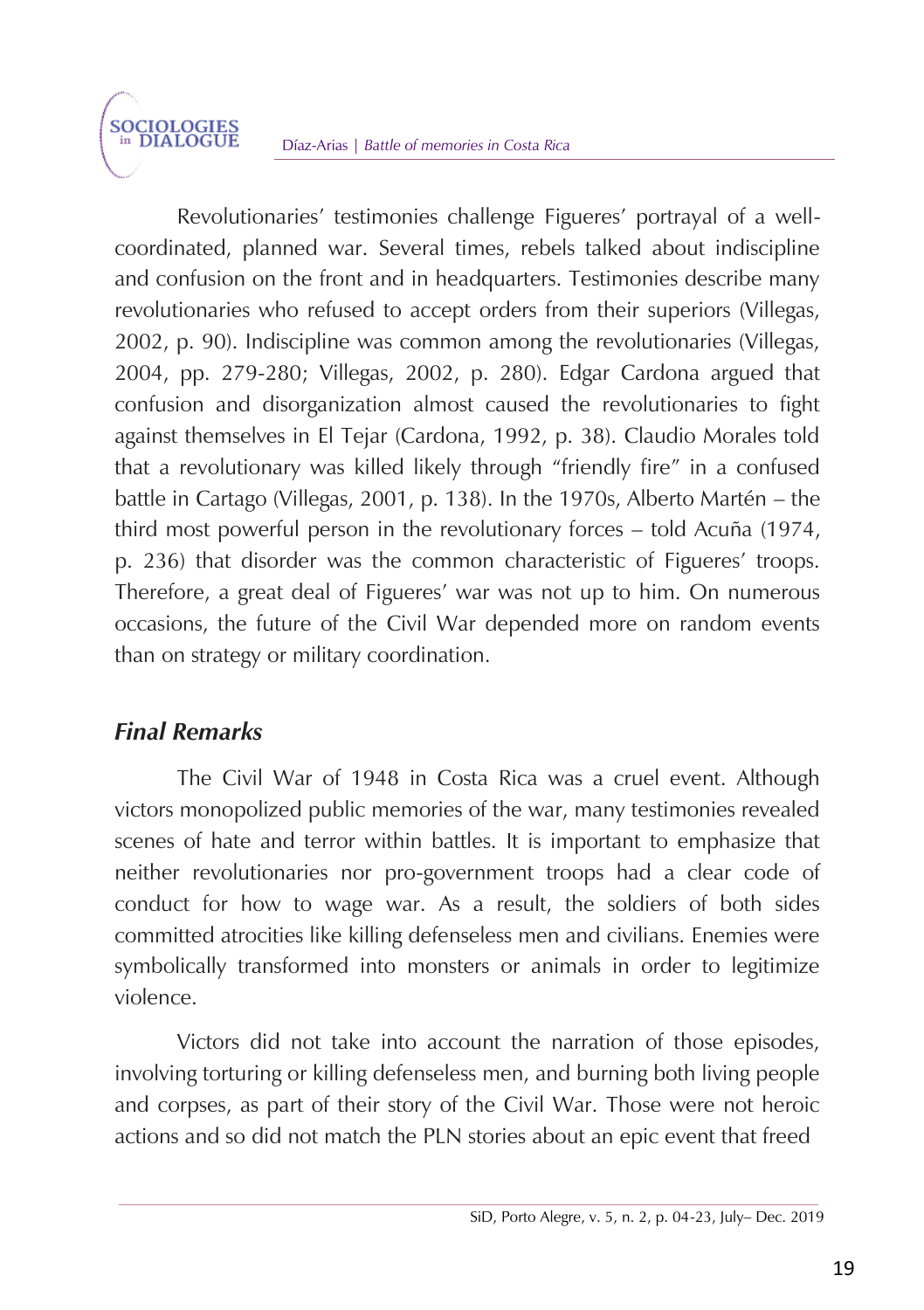the country from a communist dictatorship. Yet, this paper proves those actions were a part of the war and many of them brought about scars in the memories of Costa Ricans.

### *References*

**SOCIOLOGIES** in DIALOGUE

ACUÑA, Miguel. *El 48*. San José: Imprenta Lemann, 1974.

ADELMAN, Jeremy. Remembering in Latin America. *Journal of Interdisciplinary History*, v. 39, n. 3, p. 387-398, 2009.

AGUILAR, Oscar. *Costa Rica y sus Hechos Políticos de 1948*. Problemática de una década. San José: Editorial Costa Rica, 1978.

AMERINGER, Charles D. *The Caribbean Legion*: patriots, politicians, soldiers of fortune, 1946-1950. University Park, PA: Pennsylvania State University Press, 1996.

AMERINGER, Charles D. *Don Pepe*: a political biography of José Figueres of Costa Rica. Albuquerque: University of New Mexico Press, 1978.

ANONYMOUS. *La guerra de la liberación:* la nueva República de Costa Rica. San José: Librería e Imprenta Atenea, 1949.

ARAYA, Carlos. *Liberación Nacional en la historia política de Costa Rica*. San José: Editorial Nacional de Textos, 1982.

BADILLA, Patricia. *Testimonios orales sobre la Guerra Civil de 1948*. San José: Centro de Investigaciones Históricas, Universidad de Costa Rica, 1994, unpublished manuscript.

BARNABY. Sangre, Sudor y Lágrimas. *La República*, 11 March 1951, p. 17-28.

BELL, John Patrick. *Crisis in Costa Rica*: the 1948 Revolution. Austin: University of Texas Press, 1971.

CAÑAS, Alberto F. *Los 8 años*. San José: Editorial Liberación Nacional, 1955.

CARDONA, Edgar. *Mi verdad*: por el restablecimiento de la verdad histórica – vivencias en 1942, 1944, 1946, 1947, 1948 y 1949. San José: García Hermanos, 1992.

CASTRO, Arturo. *José Figueres*: el hombre y su obra. San José: Imprenta Tormo, 1955.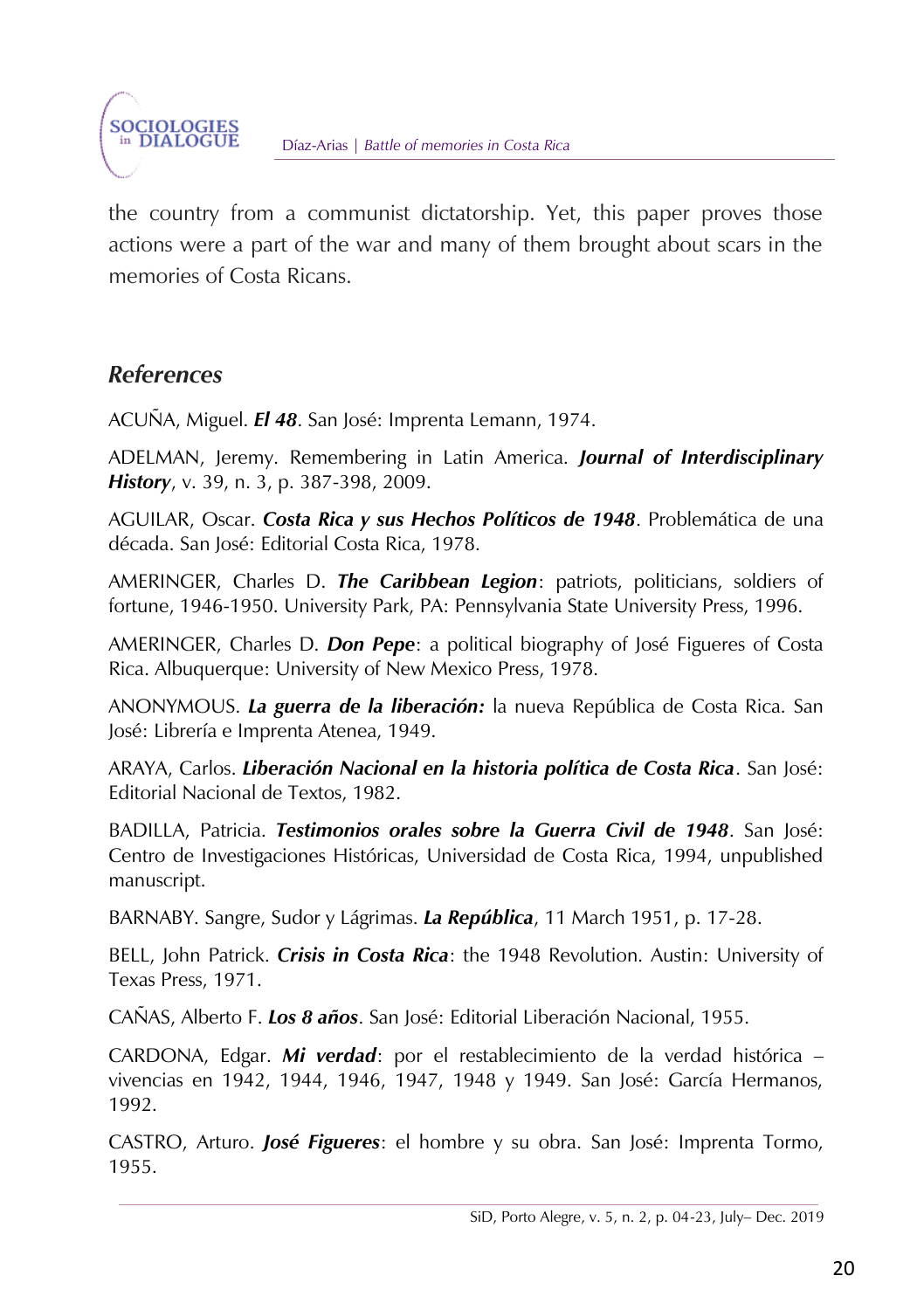CONFINO, Alon. Telling about Germany: narratives of memory and culture. *The Journal of Modern History*, v. 76, n. 2, pp. 389-416, 2004.

CORDERO, Oscar. *Diario*. San José: Editores Soley Hermanos Ltda., 1948.

DÍAZ-ARIAS, David. *Crisis social y memorias en lucha*: guerra civil en Costa Rica, 1940-1948*.* San José: EUCR, 2015.

FIGUERES, José. *El espíritu del 48*. San José: Editorial Costa Rica, 1987.

FIGUERES, José. *Estos diez años*. San José: Imprenta Nacional, 1958.

FIGUERES, José. Tres años después. *La República*, 11 March 1951, pp. 2 and 9.

GLOVER, Jonathan. *Humanity*: a moral history of the twentieth century. New Haven: Yale University Press, 2001.

LEHOUCQ, Fabrice; MOLINA, Iván. *Stuffing the ballot box*: fraud, electoral reform, and democratization in Costa Rica. New York: Cambridge University Press, 2002.

LEHOUCQ, Fabrice. *The origins of democracy in Costa Rica in comparative perspective*. PhD Dissertation, Duke University, 1992.

LONGLEY, Kyle. Peaceful Costa Rica, the first battleground: the United States and the Costa Rican revolution of 1948. *The Americas*, v. 50, n. 2, p. 149-175, 1993.

LONGLEY, Kyle. *The Sparrow and the Hawk*: Costa Rica and the United States during the rise of José Figueres. Tuscaloosa: University of Alabama Press, 1997.

LÓPEZ, Juan Diego. *Los cuarenta días de 1948*: la Guerra Civil en Costa Rica. San José: Editorial Costa Rica, 1998.

MOLINA, Iván. Ciclo electoral y políticas públicas en Costa Rica (1890-1948). *Revista Mexicana de Sociología*, v. 63, n. 3, p. 67-98, 2001.

MOLINA, Iván. *Democracia y elecciones en Costa Rica*: dos contribuciones polémicas. San José: FLACSO, 2002.

MOLINA, Iván. El desempeño electoral del Partido Comunista de Costa Rica (1931- 1948). *Revista Parlamentaria*, v. 7, n. 1, p. 491-521, 1999.

NAVARRO-BOLANDI, Hugo. *José Figueres en la evolución de Costa Rica*. México: 1953.

NAVARRO-BOLANDI, Hugo. *La Generación del 48*: juicio histórico sobre la democracia costarricense. Mexico City: Ediciones Humanismo, 1957.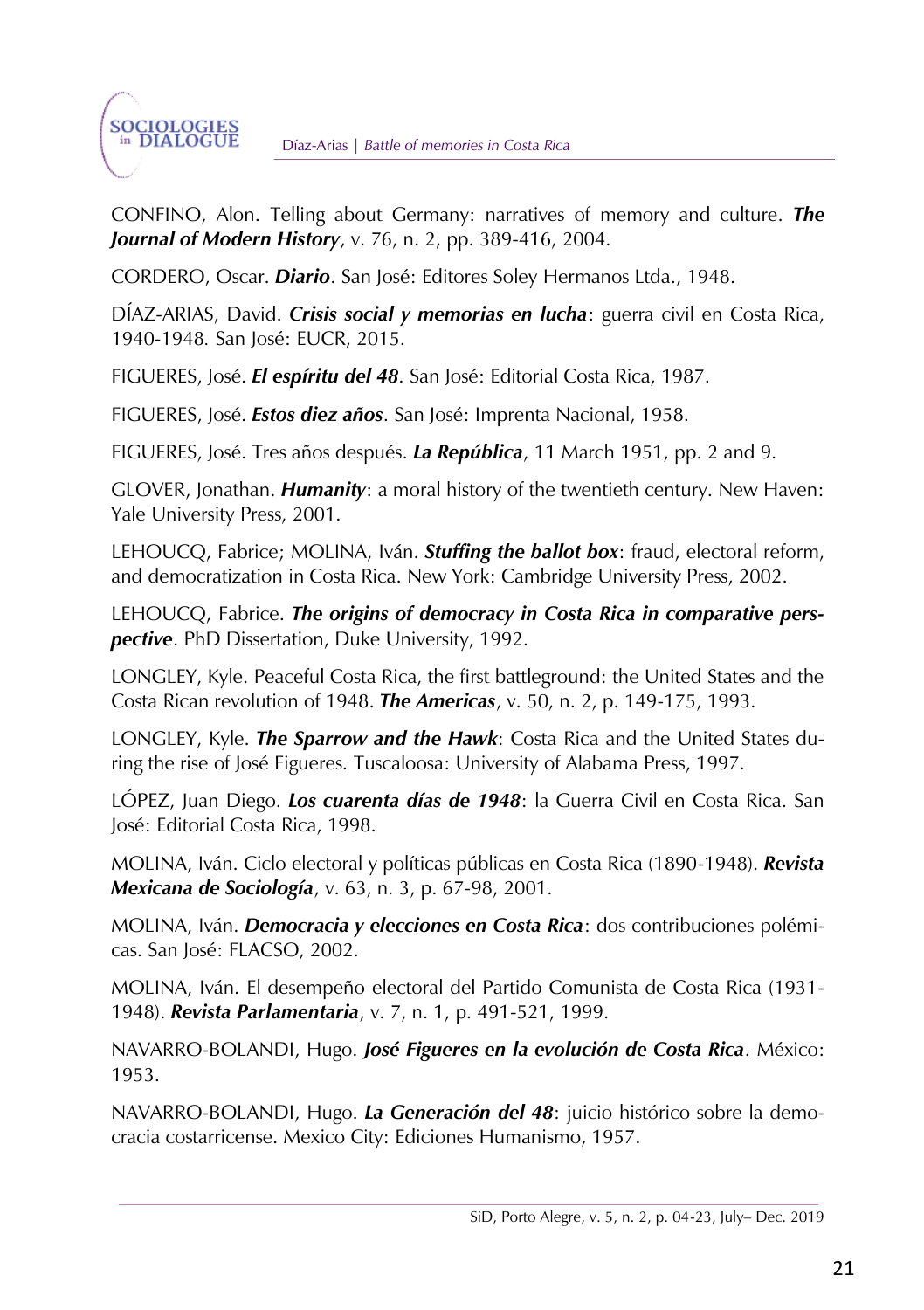OLANDER, Marcia K. *Central American foreign policies and the Costa Rican civil war of 1948*: Picado, Somoza and the desperate alliance. Ph.D. Dissertation, University of Kansas, 1999.

PÉREZ, Nicolás. *Volando Bala 1948*. San José: Producciones Culturales Macondo, 1998.

PLN (Partido Liberación Nacional). *José Figueres*: su gesta libertaria. San José: Partido Liberación Nacional, 1953.

ROJAS, Manuel. *Lucha social y guerra civil en Costa Rica 1940-1948*. San José: Editorial Porvenir, 1989.

SALAZAR, Jorge Mario. *Política y reforma en Costa Rica, 1914-1958*. San José: Editorial Porvenir, 1981.

SALGUERO, Miguel. *Tres meses con la vida en un hilo*. Crónicas y entrevistas (Manuel Mora y José Figueres). San José: Editorial de la Universidad Estatal a Distancia, 1981.

SCHIFTER, Jacobo. *Costa Rica, 1948*: análisis de documentos confidenciales del Departamento de Estado. San José: Editorial Universitaria Centroamericana, 1982.

SCHIFTER, Jacobo. *Las alianzas conflictivas*: las relaciones de Estados Unidos y Costa Rica desde la Segunda Guerra Mundial a la Guerra Fría. San José: Asociación Libro Libre, 1986.

SERAPHIM, Franziska. Negotiating war legacies and postwar democracy in Japan. *Totalitarian Movements and Political Religions*, v. 9, n. 2-3, p. 203-224, 2008.

SOLÍS, Manuel. *La institucionalidad ajena*. Los años cuarenta y el fin de siglo. San José: Editorial de la Universidad de Costa Rica, 2006.

STERN, Steve J. *Battling for hearts and minds*: memory struggles in Pinochet's Chile, 1973-1988. Durham: Duke University Press, 2006.

VILLEGAS, Guillermo. *Baño de sangre*. San José: Editorial de la Universidad de Costa Rica, 2003.

VILLEGAS, Guillermo. *De las calles a la guerra*. San José: Editorial de la Universidad de Costa Rica, 2001.

VILLEGAS, Guillermo. *La guerra de Figueres*. Crónica de ocho años. San José: EU-NED, 1998.

SiD, Porto Alegre, v. 5, n. 2, p. 04-23, July– Dec. 2019